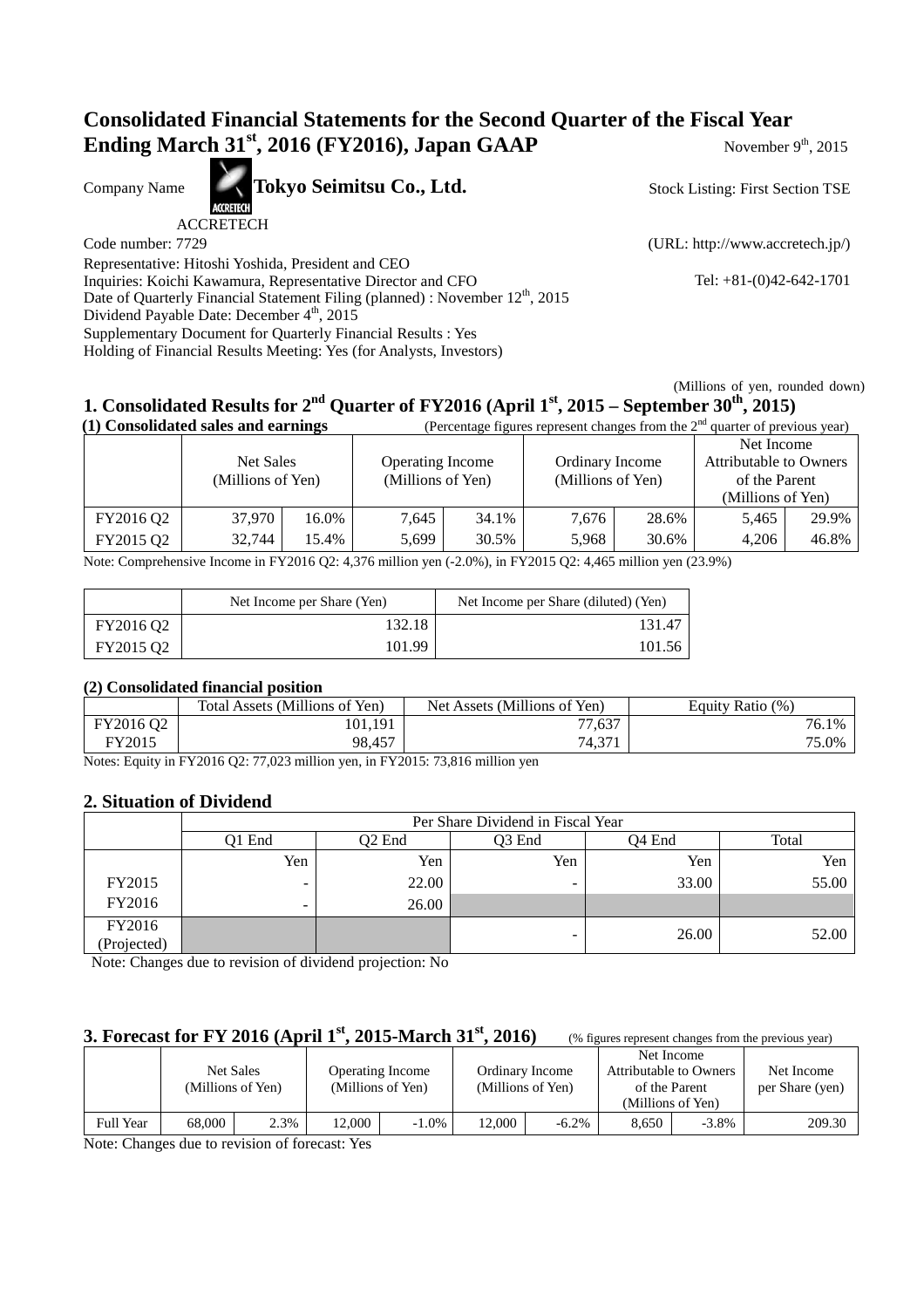## **\* Notes**

- (1) Significant changes in subsidiaries during the term under review: No
- (2) Accounting procedures specific to the preparation of quarterly consolidated financial statements: No

#### (3) Changes in accounting principles, estimates and restatements

- 1) Changes due to revision of accounting standards, etc.: Yes
- 2) Changes other than 1): No
- 3) Changes in accounting estimates: No
- 4) Restatement: No

### (4) Number of shares outstanding (common shares)

| 1) | Number of shares outstanding at the<br>end of period (including treasury<br>shares): | FY2016 Q2 | 41,414,381 shares    | FY2015    | 41,340,681 shares |
|----|--------------------------------------------------------------------------------------|-----------|----------------------|-----------|-------------------|
| 2) | Number of treasury shares at the end of<br>period:                                   | FY2016 Q2 | 34,951 shares FY2015 |           | 34,609 shares     |
| 3) | Average Number of shares outstanding<br>during the period:                           | FY2016 Q2 | 41,350,929 shares    | FY2015 Q2 | 41,246,457 shares |

#### **\* Cautionary statement with respect to the status of quarterly financial review procedures**

This document is not subject to the review procedures of financial results in accordance with the provisions of the Financial Instruments and Exchange Act. However, at the date and time of issue, the financial review procedure in accordance with the provisions of the Financial Instruments and Exchange Act is not yet completed.

#### **\* Cautionary Statements with Respect to Forward-looking Statements**

All forecasts and other forward-looking statements in this document are based on information currently available to the Company and assumptions that the Company considers reasonable. Various uncertainties could cause actual results to significantly differ from these forecasts. Please refer to Page 3, "(3) Financial Estimates such as Consolidated Business Forecasts for current Fiscal Year" of supplementary statement.

## **\* Cautionary Statements with respect to the translation of the document**

 This document has been translated from the Japanese original for reference purposes only. In the event of any discrepancy between this translated document and the Japanese original, the original shall prevail. The Company assumes no responsibility for this translation or for direct, indirect or any other forms of damages arising from the translation.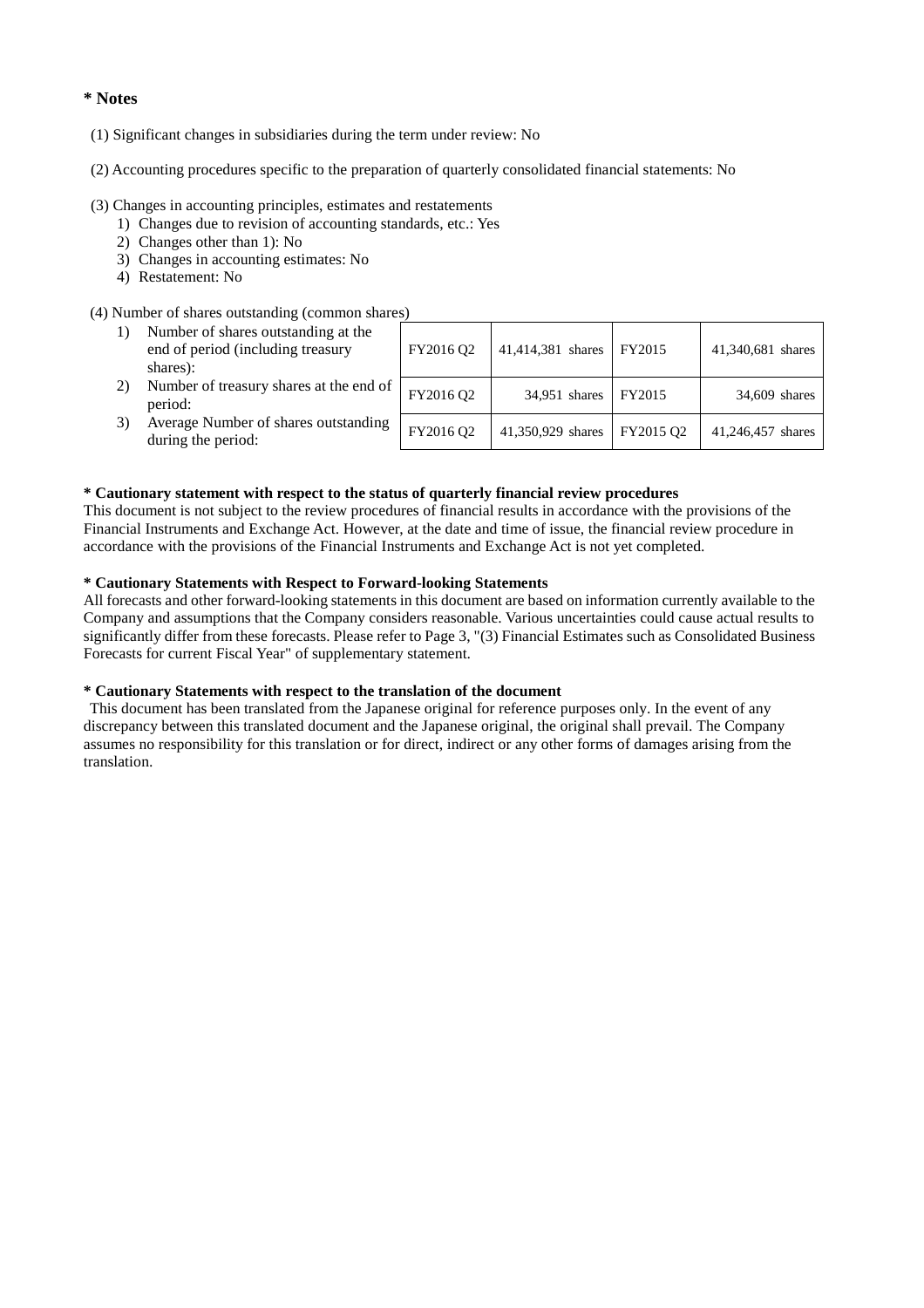# **Contents of supplementary statement**

| 1. |                                                                                                                          |  |
|----|--------------------------------------------------------------------------------------------------------------------------|--|
|    | (1)<br>(2)<br>(3)                                                                                                        |  |
| 2. |                                                                                                                          |  |
|    | (1)<br>Accounting procedures specific to the preparation of quarterly consolidated financial statements  4<br>(2)<br>(3) |  |
| 3. |                                                                                                                          |  |
|    | (1)<br>(2)<br>(3)<br>(4)                                                                                                 |  |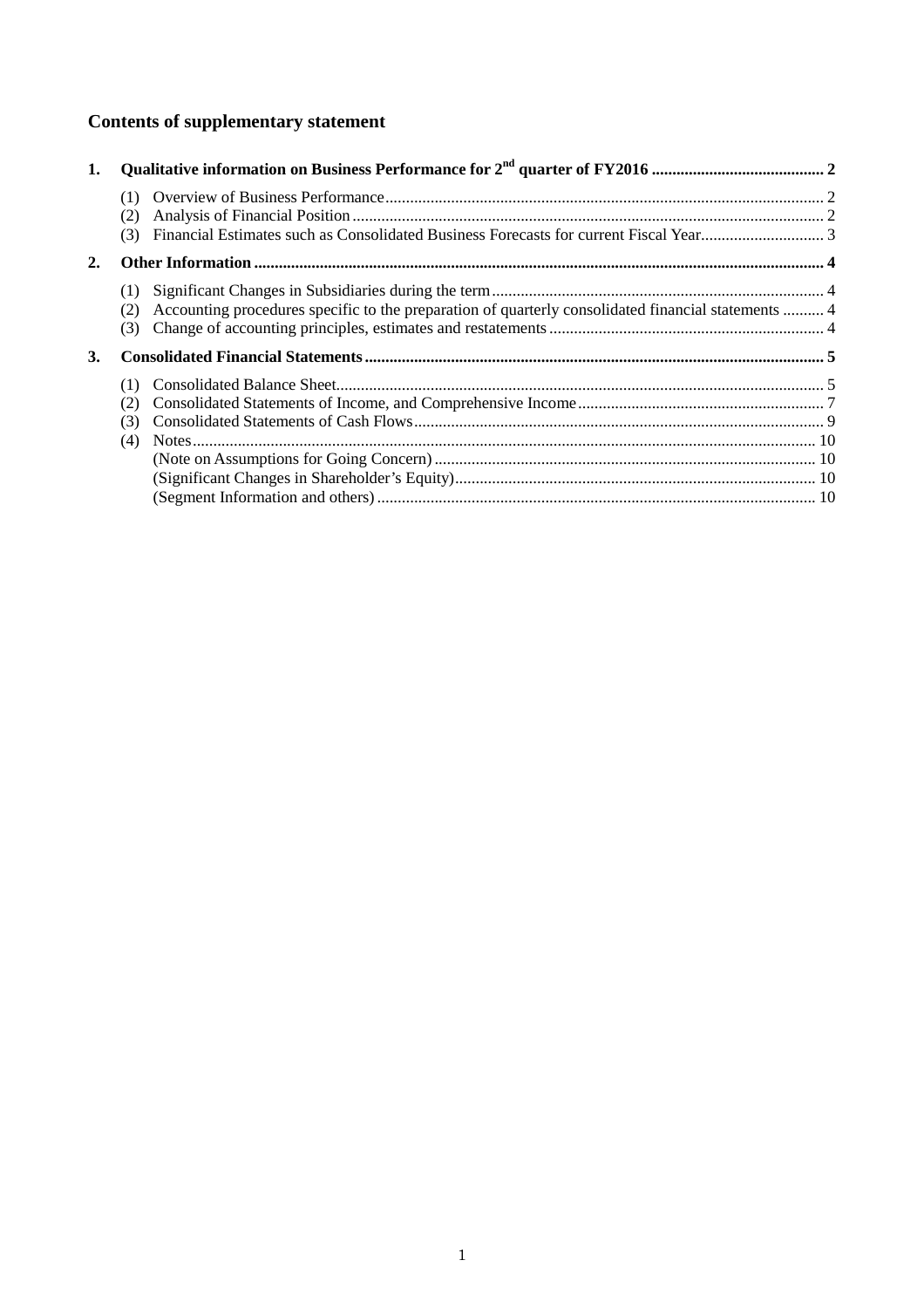# **1. Qualitative information on Business Performance for 2nd quarter of FY2016**

## **(1) Overview of Business Performance**

Overall global business conditions in the  $2<sup>nd</sup>$  quarter of Fiscal Year 2016 ending March, 2016 continued to recover. While there were some concerns from emerging countries such as a clear slowdown of economic growth in China and continuing stagnation in South East Asian countries, a gradual economic recovery continued overall, accompanied by strong private consumption and recovery in capital investment in the USA, firm private consumption in Europe, and improvement in corporate income and the labor market in Japan.

Under these business conditions, Consolidated Orders in the  $2<sup>nd</sup>$  quarter of FY2016 (accumulated April 1<sup>st</sup>, 2015) – September 30<sup>th</sup>, 2015) were ¥35.136 billion (up 4.4% YoY), Sales were ¥37.970 billion (up 16.0% YoY), Operating Income was ¥7.645 billion (up 34.1% YoY), Ordinary Income was ¥7.676 billion (up 28.6% YoY) and Net Income attributable to Owners of the Parent was ¥5.465 billion (up 29.9% YoY).

Business results during the term in each segment were as follows.

#### **[Semiconductor Production Equipment (SPE)]**

In the SPE business segment, smartphones, especially high-end smartphones, and online storage for data servers continued to lead demand in the semiconductor industry. Around the end of last summer, however, the investment stance of semiconductor manufacturers became more conservative with reduced orders reflecting the influence of the economic downturn in emerging countries such as China. Therefore orders in the  $2<sup>nd</sup>$  quarter decreased QoQ. Accumulated sales in this period increased YoY because of favorable orders until the end of last summer, but the Accumulated orders was almost limited to the same level YoY.

As a result, Orders for our SPE segment in the  $2<sup>nd</sup>$  quarter of the Fiscal Year 2016 (accumulated April  $1<sup>st</sup>$ , 2015 – September 30<sup>th</sup>, 2015) was ¥20.603 billion (down 0.8% YoY), Sales was ¥23.883 billion (up 16.7% YoY), and Operating Income was ¥4.844 billion (up 49.4% YoY).

#### **[Metrology Equipment]**

The automobile industry, which is the major user of our products, has continued to establish world-wide production structures. Also, demand in the machine tools sector and aviation sector continued and government financial support for investment by domestic small and medium enterprises had a continuing positive impact. Therefore both orders and sales in this accumulated period increased YoY, underpinned by firm demand for our equipment.

As a result orders in our Metrology Equipment segment in the  $2^{nd}$  quarter of the Fiscal Year 2016 (accumulated April  $1^{st}$ , 2015 – September 30<sup>th</sup>, 2015) was ¥14.532 billion (up 12.8% YoY), Sales was ¥14.086 billion (up 14.7% YoY) and Operating Income was ¥2.801 billion (up 14.0% YoY).

## **(2) Analysis of Financial Position**

### **(A) Assets, Liabilities and Net Assets**

Total Assets as of September 30<sup>th</sup>, 2015 amounted to ¥101.191 billion, with an increase of ¥2.734 billion from the end of FY2015. The major factors behind this increase include an increase in Notes and accounts receivable (including electronically recorded monetary claims) of ¥1.772 billion, an increase in Cash and cash equivalents of ¥1.341 billion, and a decrease in Investment securities of ¥1.283 billion.

Total Liabilities as of September  $30<sup>th</sup>$ , 2015 decreased by ¥532 million to ¥23.553 billion. This was mainly from an increase in Notes and accounts payable (including electronically recorded obligations-operating) of ¥1.910 billion and a decrease in Other current liabilities of ¥1.855 billion.

Net Assets as of September 30<sup>th</sup>, 2015 increased by ¥3.266 billion and totaled ¥77.637 billion. This was mainly from an increase in Retained earnings of ¥4.143 billion. As a result, the Equity Ratio became 76.1%.

#### **(B) Cash Flows**

Cash and cash equivalents as of September  $30<sup>th</sup>$ , 2015 amounted to ¥28.121 billion, an increase of ¥1.074 billion from the end of FY2015.

The status of cash flows and factors behind them are given below.

*(Cash flows from operating activities)* 

Net cash earned from operating activities was ¥5.603 billion, mainly due to Income before income taxes and others of ¥7.685 billion, an increase in Notes and accounts payable of ¥2.034 billion, an increase in Notes and accounts receivable of ¥2.029 billion, Depreciation and amortization of ¥934 million and Payment of income taxes of ¥2.392 billion.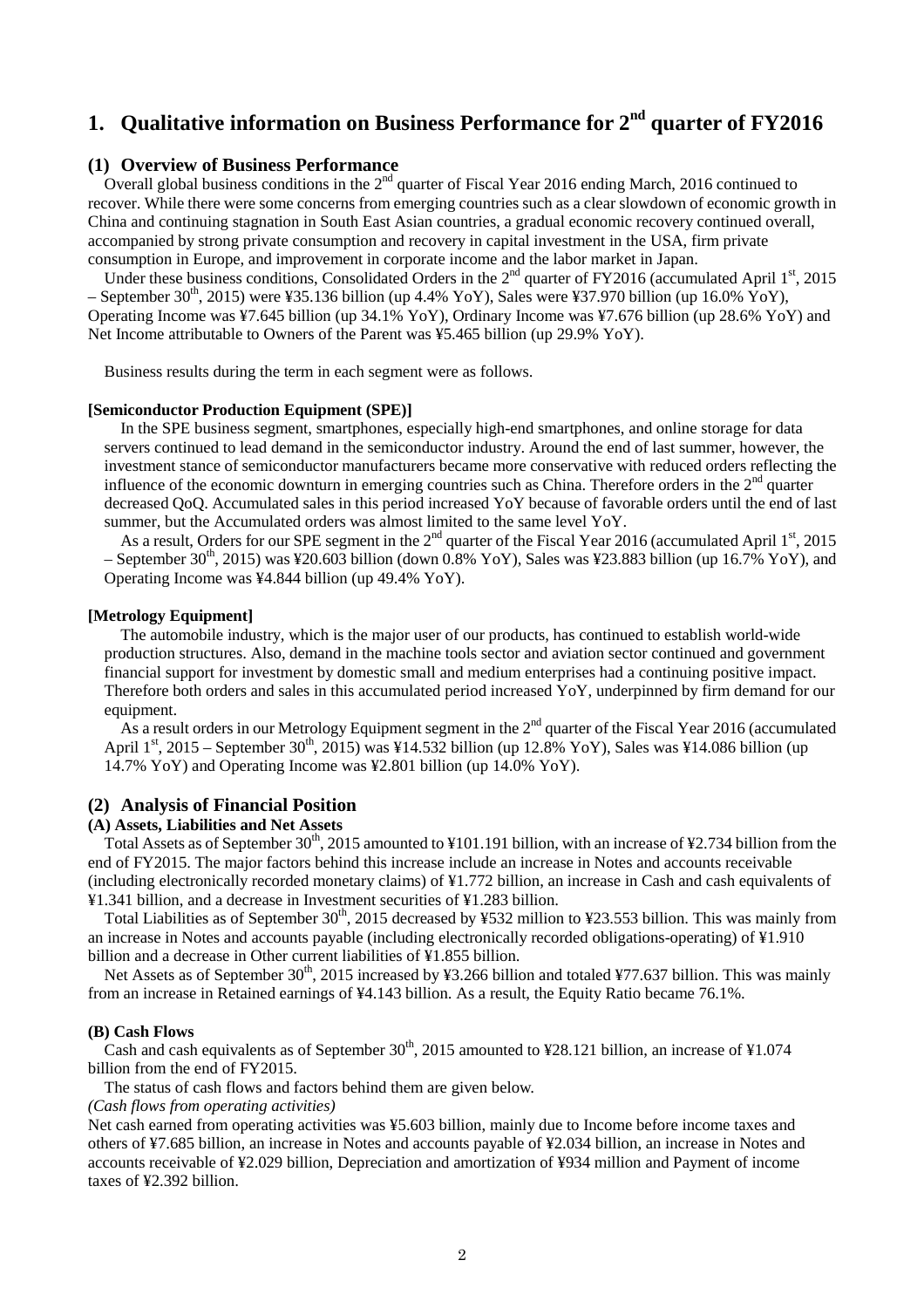## *(Cash flows from investment activities)*

Net cash used in investment activities was ¥2.952 billion, mainly reflected by Payments for purchase of tangible fixed assets of ¥2.386 billion and Payments of loans receivable of ¥727 million.

*(Cash flows from financing activities)* 

Net cash used in financing activities came to ¥1.487 billion. The major element of this was Dividend payments of ¥1.363 billion.

## **(3) Financial Estimates such as Consolidated Business Forecasts for current Fiscal Year**

Considering results in the  $2<sup>nd</sup>$  quarter of FY2016 (accumulated April 1st, 2015 – September 30th, 2015) and the current business situation, the Company has ratified a revision to the prospective consolidated forecasts with an increase of ¥1.000 billion in Net Sales from the previous forecasts announced on August 11th, 2015. Other forecast figures remain unchanged.

|                          | Net Sales<br>(Millions of Yen) | <b>Operating Income</b><br>(Millions of Yen) | Ordinary Income<br>(Millions of Yen) | Net Income<br>(Millions of Yen) | Net Income per<br>share (Yen) |
|--------------------------|--------------------------------|----------------------------------------------|--------------------------------------|---------------------------------|-------------------------------|
| <b>Previous Forecast</b> | 67,000                         | 12.000                                       | 12,000                               | 8,650                           | 209.30                        |
| <b>Revised Forecast</b>  | 68,000                         | 12,000                                       | 12,000                               | 8,650                           | 209.30                        |
| Change ratio $(\%)$      | $+1.5\%$                       | 0.0%                                         | $0.0\%$                              | $0.0\%$                         |                               |

Note: The forecasts contain forward-looking statements based on information available to the management at the time of this announcement that it has judged to be rational, including such factors as economic conditions in Japan and other countries or fluctuations in exchange rates, which may affect the Company's performance. These forecasts are subject to a number of risks and uncertainties, including market conditions, competition, and the new products release. Accordingly, actual results may differ materially from those projected in this earnings summary.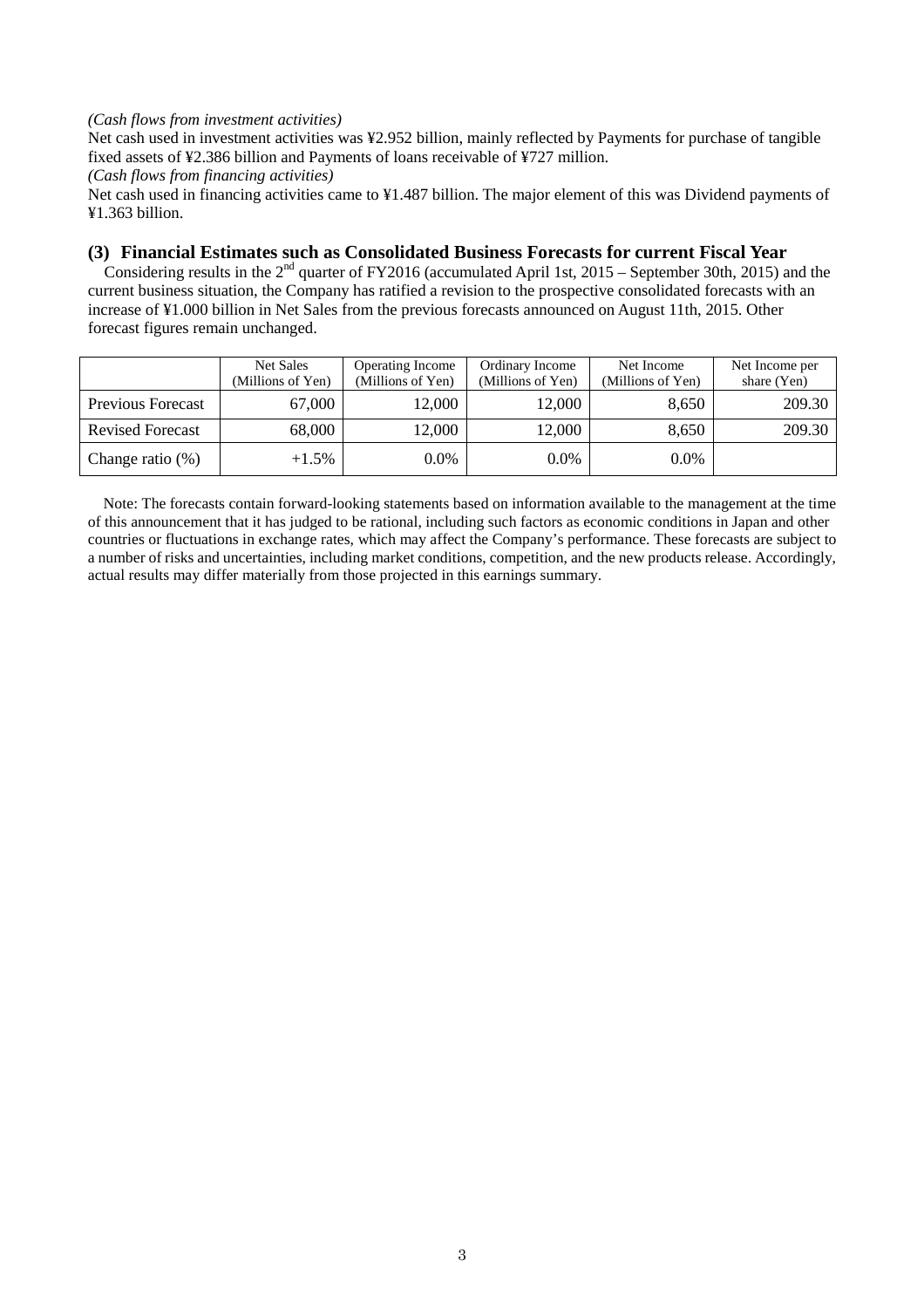## **2. Other Information**

- **(1) Significant Changes in Subsidiaries during the term** Not applicable.
- **(2) Accounting procedures specific to the preparation of quarterly consolidated financial statements**

Not applicable.

## **(3) Change of accounting principles, estimates and restatements**

## (**Change in accounting principles)**

The Company applies "Revised Accounting Standard for Business Combinations" (ASBJ Statement No. 21, September 13<sup>th</sup>, 2013, hereinafter referred to as "Accounting Standard for Business Combinations"), "Revised Accounting Standard for Consolidated Financial Statements" (ASBJ Statement No. 22, September 13<sup>th</sup>, 2013, hereinafter referred to as "Consolidated Accounting Standard"), and "Revised Accounting Standard for Business Divestitures" (ASBJ Statement No.7, released on September 13<sup>th</sup>, 2013, hereinafter referred to as "Accounting Standard for Business Divestitures") and other related standards from 1<sup>st</sup> quarter of FY2016. As a result, any differences arising from changes in the Company's interests in its subsidiaries (if the Company maintains control of these subsidiaries) are to be accounted for as Capital surplus. In addition, acquisition costs are expensed in the Fiscal Year in which the costs are incurred. For any business combinations on or after the beginning of  $1<sup>st</sup>$  quarter of FY2016, subsequent measurement of the provisional amount recognized based on the purchase price allocation attributable on completion of accounting for the business combination are reflected in the Quarterly Consolidated Financial Statements for the period to which the date of that business combination occurs. To apply these changes in the Consolidated Financial Statement, adjustments have been made to the Consolidated Financial Statements for the previous  $2<sup>nd</sup>$  quarter and the fiscal year.

In regards to the Statement of Cash flows for the  $2<sup>nd</sup>$  quarter of the Fiscal Year 2016 (April  $1<sup>st</sup>$ , 2015 -September  $30<sup>th</sup>$ , 2015), cash flows from the payment for shares of subsidiary companies which do not change the scope of consolidation is now accounted for under the item "Cash flows from investing activities", while cash flows related to the purchase and/or sales of shares of subsidiary companies which do effect changes in the scope of consolidation are now accounted for under the item "Cash flows from financing activities".

Aforementioned accounting standards are applied as of the beginning of the  $1<sup>st</sup>$  quarter and thereafter, according to the transitional treatment provided for in Paragraph 58-2 (4) of the Accounting Standard for Business Combinations, Paragraph 44-5 (4) of the Consolidated Accounting Standard and Paragraph 57-4 (4) of the Accounting Standard for Business Divestitures.

As a result, there is no impact to Quarterly Consolidated Financial Statement for the 2<sup>nd</sup> quarter of FY2016.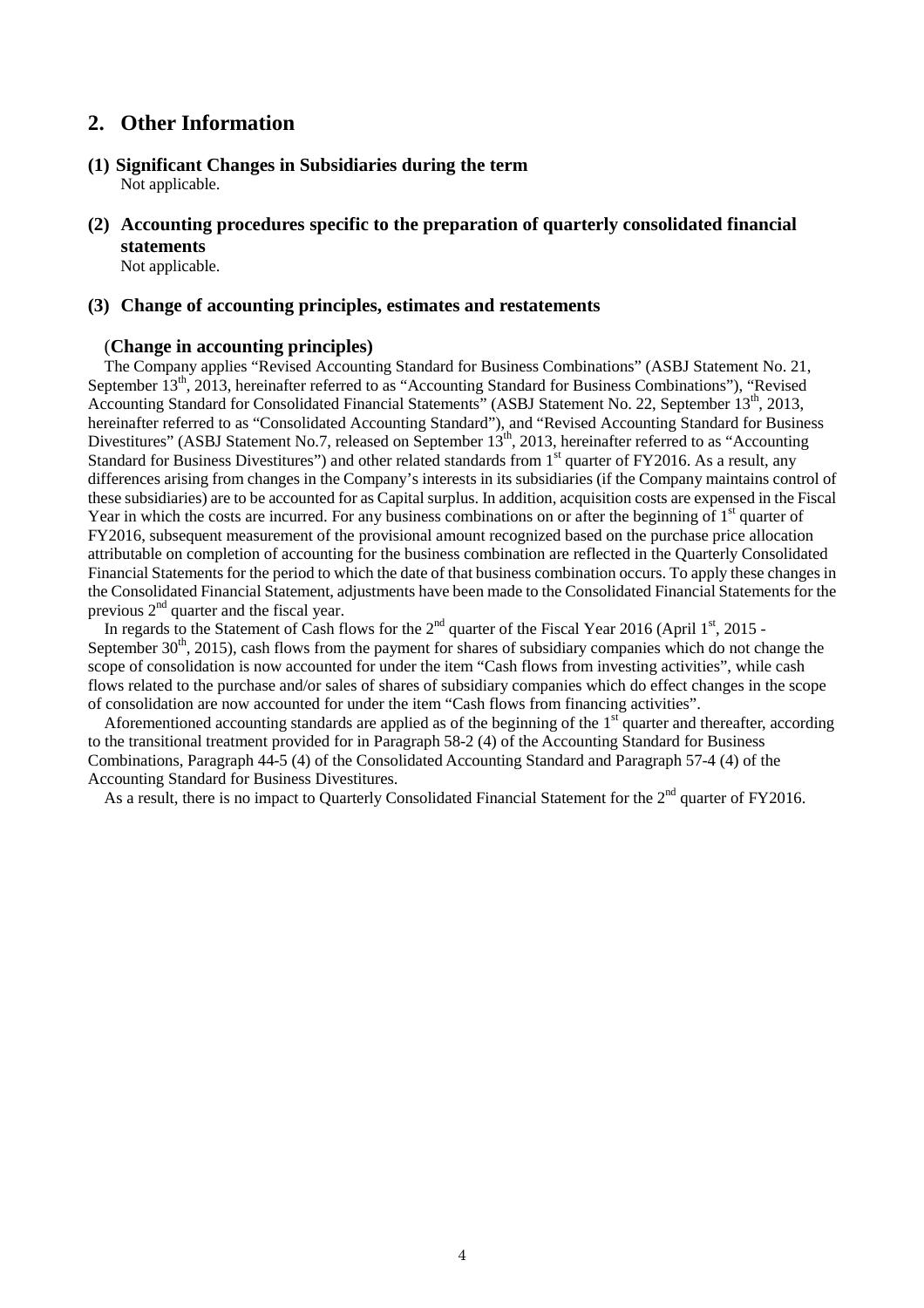# **3. Consolidated Financial Statements**

## **(1) Consolidated Balance Sheet**

|                                         |                                 | (Millions of Yen)         |
|-----------------------------------------|---------------------------------|---------------------------|
|                                         | <b>FY2015</b>                   | <b>FY2016 Q2</b>          |
|                                         | (March $31^{\text{st}}$ , 2015) | (September $30th$ , 2015) |
| <b>ASSETS</b>                           |                                 |                           |
| <b>Current Assets</b>                   |                                 |                           |
| Cash and cash equivalents               | 26,864                          | 28,205                    |
| Notes and accounts receivable           | 22,399                          | 23,957                    |
| Electronically recorded monetary claims | 914                             | 1,128                     |
| Merchandise and finished goods          | 2,464                           | 2,532                     |
| Work in progress                        | 9,532                           | 9,413                     |
| Raw materials and supplies              | 3,177                           | 3,688                     |
| <b>Others</b>                           | 2,635                           | 3,158                     |
| Allowance for doubtful accounts         | $-114$                          | $-72$                     |
| Total current assets                    | 67,873                          | 72,012                    |
| <b>Fixed Assets</b>                     |                                 |                           |
| Tangible fixed assets                   |                                 |                           |
| Building and structures(net)            | 10,121                          | 9,977                     |
| Others(net)                             | 10,237                          | 10,583                    |
| <b>Total Tangible Fixed Assets</b>      | 20,359                          | 20,560                    |
| <b>Intangible Fixed Assets</b>          |                                 |                           |
| Goodwill                                | 577                             | 363                       |
| Others                                  | 548                             | 520                       |
| <b>Total Intangible Fixed Assets</b>    | 1,125                           | 884                       |
| Investments and other assets            |                                 |                           |
| Others                                  | 9,103                           | 7,739                     |
| Allowance for doubtful accounts         | $-4$                            | $-5$                      |
| Total Investments and other assets      | 9,098                           | 7,733                     |
| <b>Total Fixed Assets</b>               | 30,584                          | 29,178                    |
| <b>Total Assets</b>                     | 98,457                          | 101,191                   |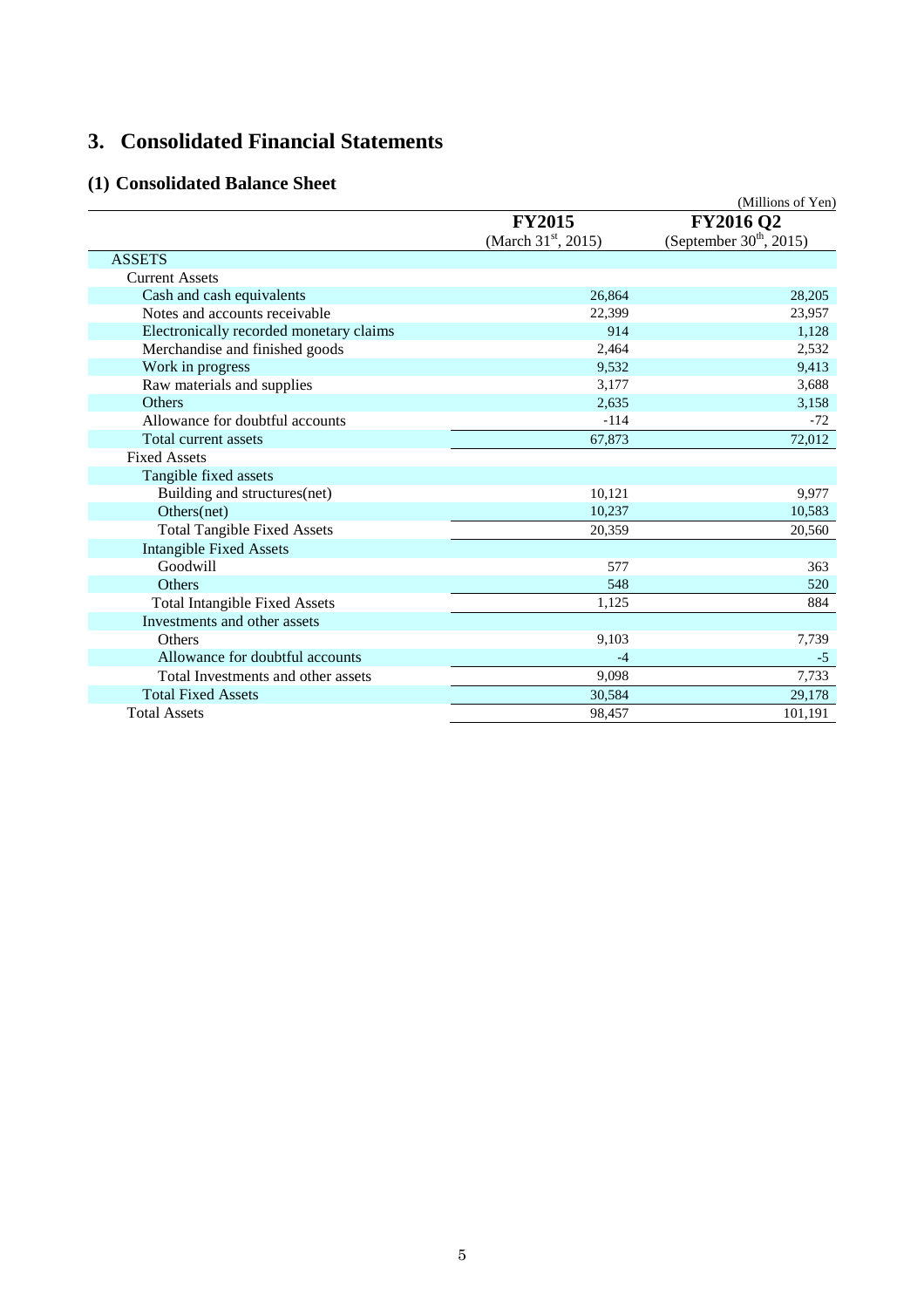|                                               |                                        | (Millions of Yen)                             |
|-----------------------------------------------|----------------------------------------|-----------------------------------------------|
|                                               | <b>FY2015</b><br>(March $31st$ , 2015) | <b>FY2016 Q2</b><br>(September $30th$ , 2015) |
| <b>LIABILITIES</b>                            |                                        |                                               |
| <b>Current Liabilities</b>                    |                                        |                                               |
| Notes and accounts payable                    | 6,131                                  | 5,808                                         |
| Electronically recorded obligations-operating | 5,789                                  | 8,022                                         |
| Short-term debt                               | 1,300                                  | 1,300                                         |
| Income taxes payable                          | 2,312                                  | 2,277                                         |
| Provision for bonuses                         | 990                                    | 1,054                                         |
| Provision for directors' retirement benefits  | 8                                      | 4                                             |
| Others                                        | 5,187                                  | 3,333                                         |
| Total current liabilities                     | 21,718                                 | 21,801                                        |
| <b>Fixed Liabilities</b>                      |                                        |                                               |
| Long-term debt                                | 400                                    | 200                                           |
| Allowance for director retirement benefits    | 117                                    | 125                                           |
| Net defined benefit liabilities               | 816                                    | 698                                           |
| <b>Others</b>                                 | 1,032                                  | 728                                           |
| <b>Total Fixed liabilities</b>                | 2,367                                  | 1,752                                         |
| <b>Total Liabilities</b>                      | 24.085                                 | 23,553                                        |
| <b>NET ASSETS</b>                             |                                        |                                               |
| Shareholder's Equity                          |                                        |                                               |
| Common stock                                  | 10,295                                 | 10,364                                        |
| Capital surplus                               | 21,312                                 | 21,382                                        |
| Retained earnings                             | 38,325                                 | 42,468                                        |
| Treasury stock                                | $-113$                                 | $-114$                                        |
| Total Shareholder's Equity                    | 69,820                                 | 74,100                                        |
| Accumulated other comprehensive income        |                                        |                                               |
| Holding gain or loss in investment            | 1,574                                  | 881                                           |
| Foreign currency translation adjustment       | 1,347                                  | 1,060                                         |
| Remeasurements of defined benefit plans       | 1,073                                  | 980                                           |
| Total accumulated other comprehensive income  | 3,995                                  | 2,922                                         |
| Share subscription rights                     | 385                                    | 421                                           |
| Non-controlling interests                     | 169                                    | 192                                           |
| <b>Total Net Assets</b>                       | 74,371                                 | 77,637                                        |
| <b>Total Liabilities and Net Assets</b>       | 98,457                                 | 101,191                                       |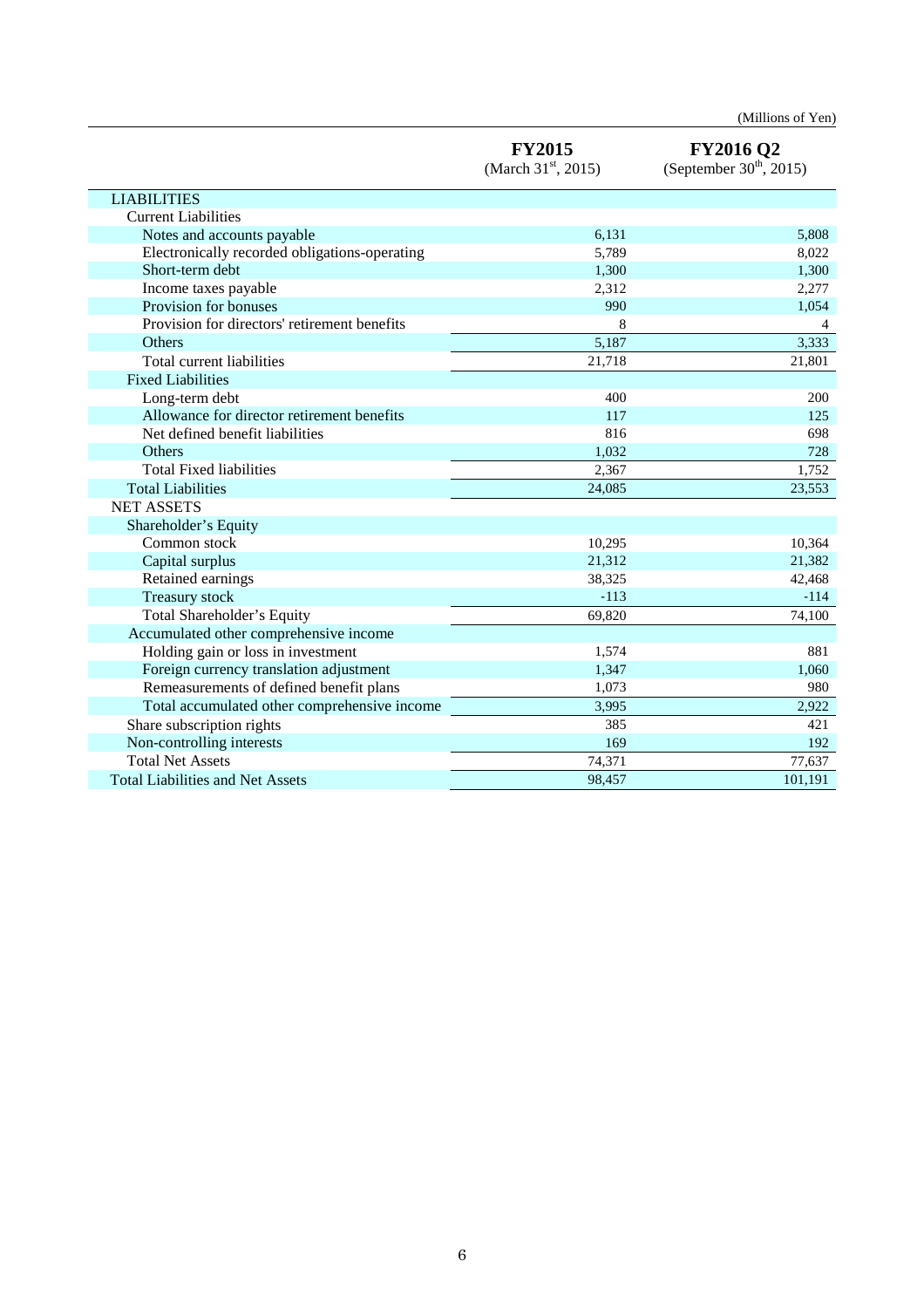# **(2) Consolidated Statements of Income, and Comprehensive Income**

## (**Consolidated Statements of Income**)

# **(FY2016 Q2 (accumulated Apri1 1st, 2015 – September 30th, 2015))**

|                                                               |                                                                   | (Millions of Yen)                                                 |
|---------------------------------------------------------------|-------------------------------------------------------------------|-------------------------------------------------------------------|
|                                                               | <b>FY2015 Q2</b><br>(April 1st, 2014-<br>September $30th$ , 2014) | <b>FY2016 Q2</b><br>(April 1st, 2015-<br>September $30th$ , 2015) |
| <b>Net Sales</b>                                              | 32,744                                                            | 37,970                                                            |
| <b>Cost of Sales</b>                                          | 20,205                                                            | 22,753                                                            |
| <b>Gross Profit on Sales</b>                                  | 12,538                                                            | 15,216                                                            |
| Selling, general and administrative expenses                  | 6,839                                                             | 7,570                                                             |
| Operating income (loss)                                       | 5,699                                                             | 7,645                                                             |
| Non-operating income                                          |                                                                   |                                                                   |
| Interest                                                      | 6                                                                 | 17                                                                |
| Dividend income                                               | 34                                                                | 47                                                                |
| Foreign exchange income                                       | 217                                                               |                                                                   |
| Others                                                        | 36                                                                | 66                                                                |
| Total Non-operating income                                    | 295                                                               | 131                                                               |
| Non-operating expenses                                        |                                                                   |                                                                   |
| Interest expenses                                             | 19                                                                | 15                                                                |
| Foreign exchange loss                                         |                                                                   | 78                                                                |
| Others                                                        | 6                                                                 | 7                                                                 |
| <b>Total Non-operating expenses</b>                           | 25                                                                | 101                                                               |
| Ordinary income (loss)                                        | 5,968                                                             | 7,676                                                             |
| Extraordinary gains                                           |                                                                   |                                                                   |
| Gain on sales of subsidiary's shares                          |                                                                   | 6                                                                 |
| Gain on reversal of share subscription rights                 | 8                                                                 | $\mathbf{1}$                                                      |
| Total Extraordinary gains                                     | 8                                                                 | 8                                                                 |
| <b>Extraordinary losses</b>                                   |                                                                   |                                                                   |
| Loss on valuation of golf club membership                     | $\overline{4}$                                                    | $\mathbf{0}$                                                      |
| Total extraordinary losses                                    | $\overline{4}$                                                    | $\Omega$                                                          |
| Income (loss) before income taxes and others                  | 5,973                                                             | 7,685                                                             |
| Income tax and other taxes                                    | 1,349                                                             | 2,316                                                             |
| Adjustment on income tax                                      | 390                                                               | $-121$                                                            |
| Total Income tax and others                                   | 1,740                                                             | 2,195                                                             |
| Net income(loss)                                              | 4.233                                                             | 5,489                                                             |
| Net income(loss) attributable to non-controlling<br>interests | 26                                                                | 23                                                                |
| Net Income (loss) attributable to owners of the<br>parent     | 4,206                                                             | 5,465                                                             |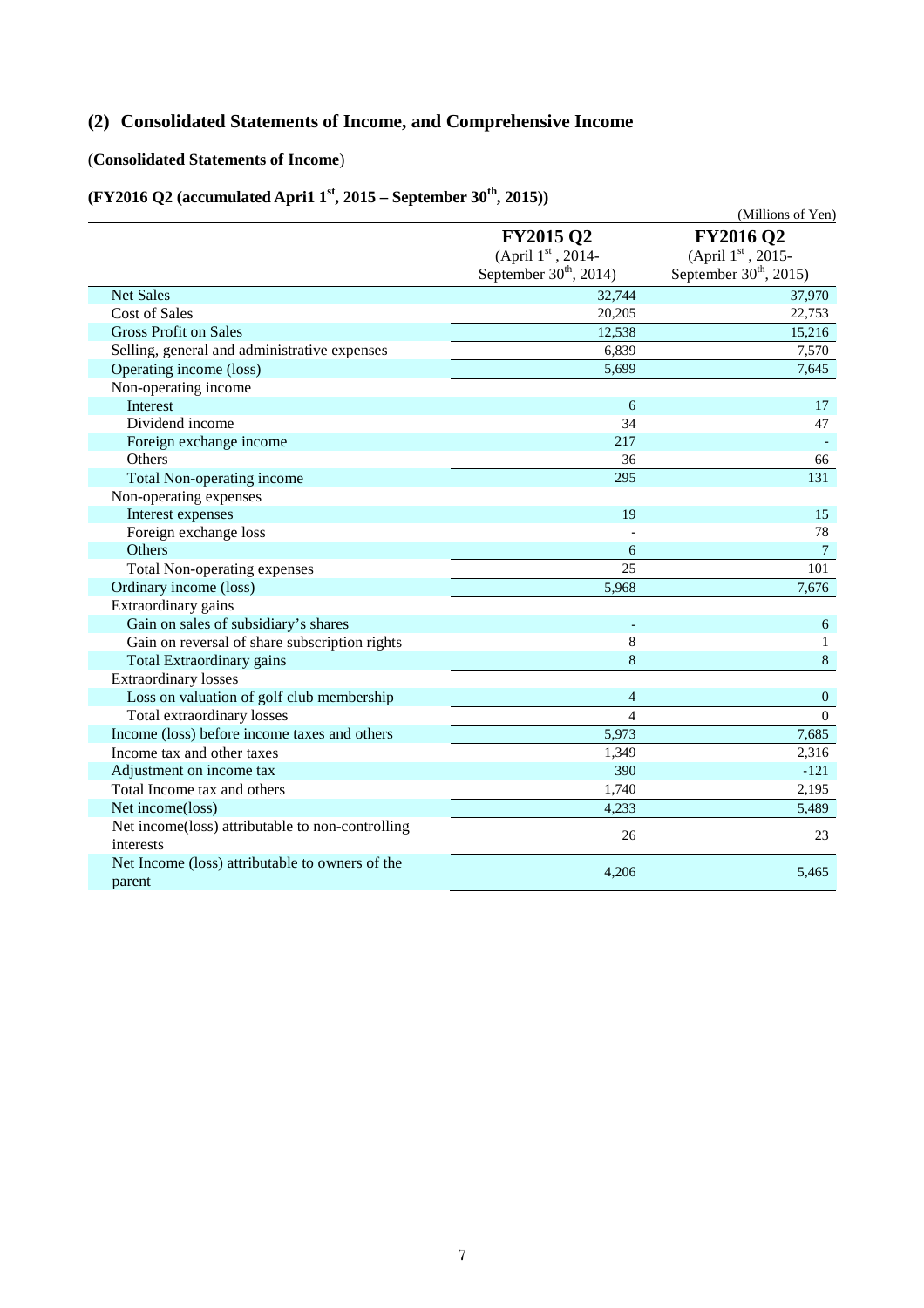## **(Consolidated Statements of Comprehensive Income)**

# **(FY2016 Q2 (accumulated Apri1 1st, 2015 – September 30th, 2015))**

|                                                                   |                                | (Millions of Yen)        |
|-------------------------------------------------------------------|--------------------------------|--------------------------|
|                                                                   | <b>FY2015 Q2</b>               | <b>FY2016 Q2</b>         |
|                                                                   | (April $1^{\text{st}}$ , 2014- | (April $1st$ , 2015-     |
|                                                                   | September $30th$ , 2014)       | September $30th$ , 2015) |
| Net income(loss)                                                  | 4,233                          | 5,489                    |
| Accumulated other comprehensive income                            |                                |                          |
| Holding gain or loss in investment                                | 401                            | $-692$                   |
| Foreign currency translation adjustment                           | $-85$                          | $-325$                   |
| Remeasurements of defined benefit plans                           | $-84$                          | $-93$                    |
| Total accumulated other comprehensive income                      | 232                            | $-1,112$                 |
| Comprehensive Income                                              | 4,465                          | 4,376                    |
| (breakdown)                                                       |                                |                          |
| Comprehensive income attributable to owners of                    | 4,442                          | 4,353                    |
| the parent                                                        |                                |                          |
| Comprehensive income attributable to<br>non-controlling interests | 22                             | 22                       |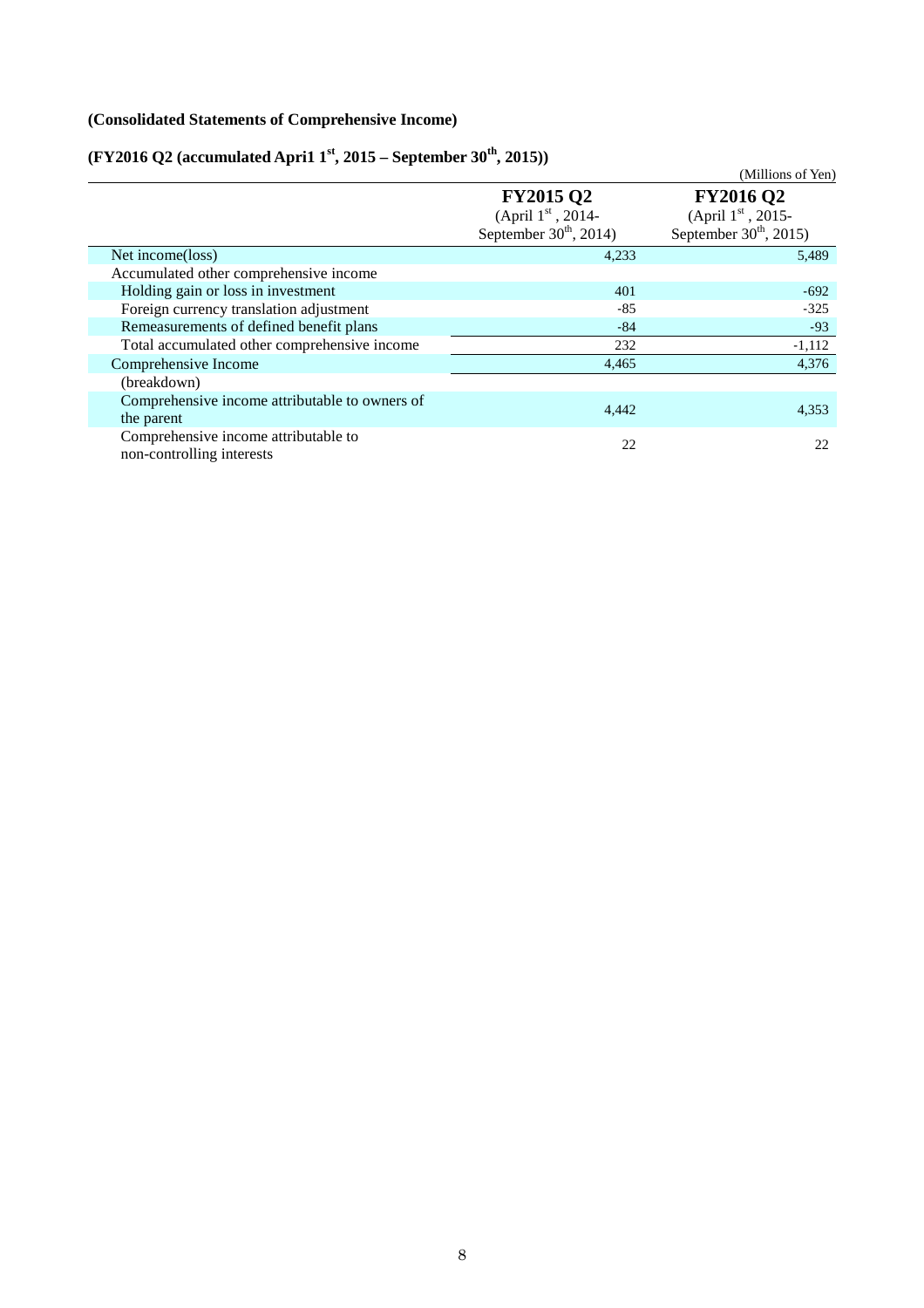# **(3) Consolidated Statements of Cash Flows**

|                                                                                                            | <b>FY2015 Q2</b><br>(April 1st, 2014-<br>September $30th$ , 2014) | <b>FY2016 Q2</b><br>(April 1st , 2015-<br>September $30th$ , 2015) |
|------------------------------------------------------------------------------------------------------------|-------------------------------------------------------------------|--------------------------------------------------------------------|
| Cash flows from operating activities:                                                                      |                                                                   |                                                                    |
| Income(loss) before income taxes and others                                                                | 5,973                                                             | 7,685                                                              |
| Depreciation and amortization                                                                              | 866                                                               | 934                                                                |
| Amotization of goodwill                                                                                    | 213                                                               | 213                                                                |
| Stock related expense                                                                                      | 81                                                                | 97                                                                 |
| Change in allowance for employee retirement benefits                                                       |                                                                   |                                                                    |
| (-:decrease)                                                                                               | $-113$                                                            | $-133$                                                             |
| Change in allowance for director retirement benefits<br>(-:decrease)                                       | $-10$                                                             | 7                                                                  |
| Change in allowance for doubtful accounts (-: decrease)                                                    | $-0$                                                              | $-40$                                                              |
| Interest and dividend income                                                                               | $-40$                                                             | $-65$                                                              |
| Interest expense                                                                                           | 19                                                                | 15                                                                 |
| Loss/income on sales of subsidiary's shares (-: income)                                                    |                                                                   | $-6$                                                               |
| Change in trade notes and accounts receivable (-: increase)                                                | $-1,102$                                                          | $-2,029$                                                           |
| Change in inventories (-: increase)                                                                        | $-1,453$                                                          | $-486$                                                             |
| Change in trade notes and accounts payable(-: decrease)                                                    | 4,249                                                             | 2,034                                                              |
| Others                                                                                                     | $-298$                                                            | $-276$                                                             |
| Subtotal                                                                                                   | 8,384                                                             | 7,950                                                              |
| Proceeds from interest and dividend income                                                                 | 40                                                                | 61                                                                 |
| Payment of interest                                                                                        | $-19$                                                             | $-16$                                                              |
| Payment/Refund of income taxes (-: payment)                                                                | $-1,282$                                                          | $-2,392$                                                           |
| Net cash provided by (used in) operating activities                                                        | 7,123                                                             | 5,603                                                              |
| Cash flows from investing activities:                                                                      |                                                                   |                                                                    |
| Payment for time deposits                                                                                  | $-11$                                                             | -61                                                                |
| Proceeds from time deposits                                                                                | 11                                                                | 62                                                                 |
| Payment for purchase of tangible fixed assets                                                              | $-762$                                                            | $-2,386$                                                           |
| Proceeds from sales of tangible fixed assets                                                               | $\mathbf{1}$                                                      | 2                                                                  |
| Payment for purchase of intangible fixed assets                                                            | $-103$                                                            | $-16$                                                              |
| Payment for purchase of investment securities                                                              | $-2$                                                              | $-2$                                                               |
| Payment for purchase of shares of subsidiary company                                                       | $-160$                                                            |                                                                    |
| Proceeds from sales of shares of subsidiary company                                                        |                                                                   | 173                                                                |
| Payment for purchase of investments in capital of subsidiaries                                             |                                                                   | $-47$                                                              |
| Payment for loans receivable                                                                               | $-139$                                                            | $-727$                                                             |
| Proceeds from collection of loans receivable                                                               | 11                                                                | 51                                                                 |
| Net cash provided by (used in) investing activities                                                        | $-1,155$                                                          | $-2,952$                                                           |
| Cash flows from financing activities:                                                                      |                                                                   |                                                                    |
| Repayment of long-term debt                                                                                | $-200$                                                            | $-200$                                                             |
| Repayment of lease liability                                                                               | $-1$                                                              | $-2$                                                               |
| Proceeds from exercise of stock options                                                                    | 6                                                                 | 79                                                                 |
| Dividend payments                                                                                          | $-536$                                                            | $-1,363$                                                           |
| Others                                                                                                     | $-0$                                                              | $-0$                                                               |
| Net cash provided by (used in) financing activities                                                        | $-731$                                                            | $-1,487$                                                           |
| Effect of exchange rate changes on cash and cash equivalents                                               | 43                                                                | $-90$                                                              |
| Net increase/decrease in cash and cash equivalents (-: decrease)                                           | 5,280                                                             | 1,074                                                              |
| Cash and cash equivalents at beginning of the term                                                         | 20,411                                                            | 26,775                                                             |
| Net increase/decrease in cash and cash equivalents by change in<br>consolidated subsidiaries (-: decrease) |                                                                   | 271                                                                |
| Cash and cash equivalents at end of the term                                                               | 25,691                                                            | 28,121                                                             |